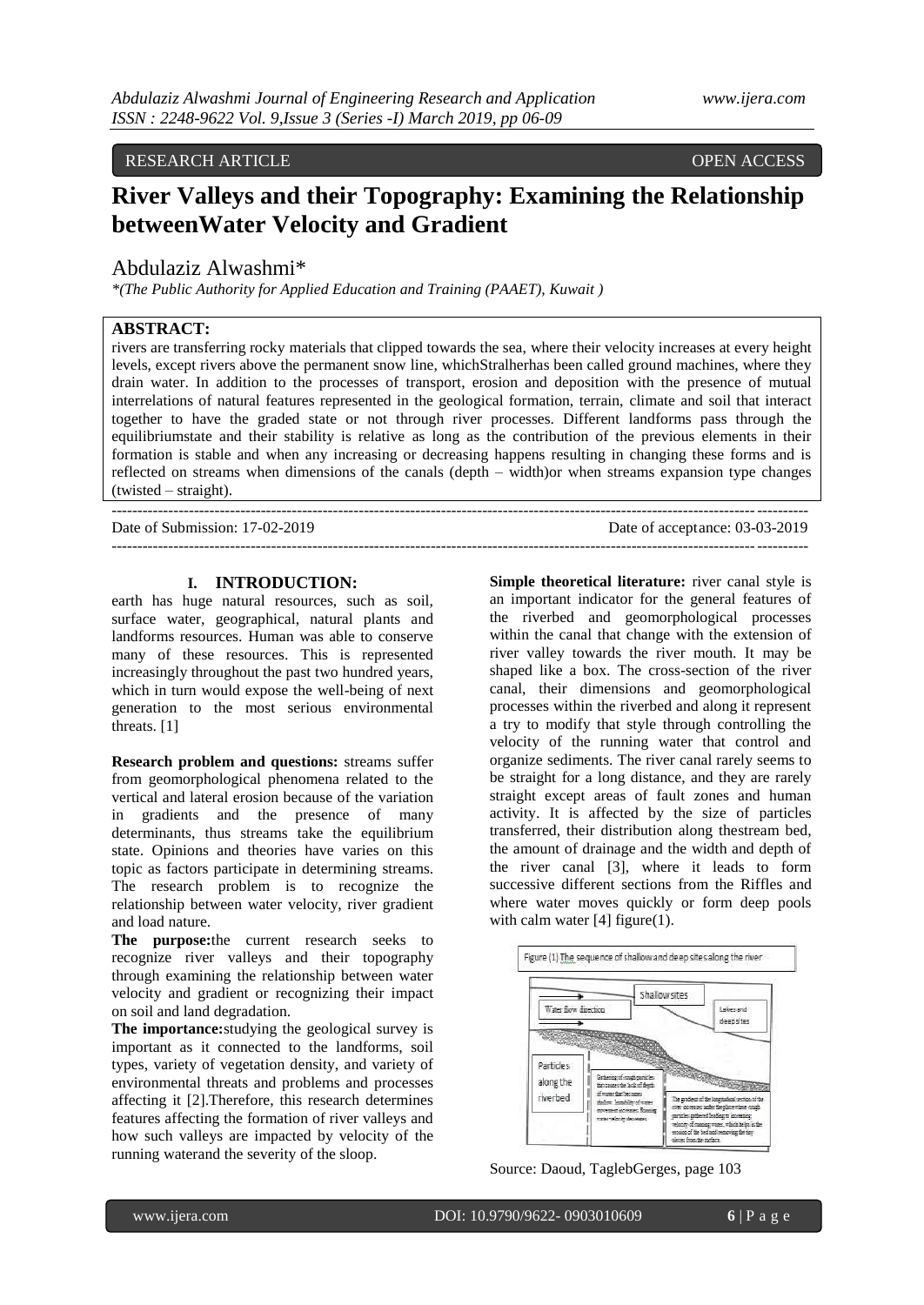The line in the middle of running water moves towards the outer edge of the canal, where the erosion intensifies in a place under the twisting axis towards the mouth and leads to the emergence of a phenomenon. Then materials remaining from river processes,through water currents and whirlpools by their lateral movement to the following bank to be deposited there forming point bars. So that, when one bank is affected by an erosionprocess or receding levels of water, the water movement is rough and the other bank is expanding for the continuing erosion in shallow areas with calm water [5].

The type and size of sediment is the determinant of the vertical and lateral erosion and deposition, in addition to the variety between the amount of the water on one side and the type and size of sediments on the other side. Therefore, the proportionality is direct between the amount of water and the size of sediments and their amount. The velocity of water controls the river load. The critical velocity is highlighted here that is capable of carry materials, transport it and define solid materials called rocks that are more than 2/1 micron in diameter transported by running water [6]. Many pilot studies have found interaction between the size of sediments and the diameter of particles resulted from erosion and deposition [7] as in the following figure:

Particles that are 10 mm in diameter need a water velocity of 100 cm/second to move them.

Particles that are 1 mm in diameter need a water velocity of 25 cm/second to move them.

The critical velocity, necessary for water to transfer particles that are 0.5 mm, increases.

Silt (0.01mm) needs 70 cm/second to move

Figure (2) show the relationship between velocity of running water in rivers, erosion velocity, size of transferred materials and deposition [8]

Figure (2) The relationship between velocity of running water in rivers, erosion velocity, size of transferred materials and deposition

2nd Edition. Date Viewed. http:// www. physicalgeography.net/fundamentals/10w.html

Rivers are running usually above rocky scopes vary in their nature and composition, thus the ability to erosion is varied. A layer that is resistant to erosion may appear along the valley, preceded by the highest river level and followed by the lowest river level, in addition to other soft layers varying the erosion process.The river erosion of its steam at exist, thus the water discharge and the river is settled down and have a gradedprofile [9].

Scientific and theoretical opinions confirm that if the river has a few sediments, large water size and a steep gradient, thus the erosion reaches maximum levels, especially the vertical one. This is because the fast water is able to carry different types of sediments. Reaching a specific gradient is enough to provide river with the ability to conduct erosion processes. The steam segment is shaped like an arch, as you will see later, where it is high at the source at the beginning and its end is low at the sea level, which represents the base level regarding the erosion. The erosion continues slowly after river get the graded degree. The river always carries materials to transport it to the sea, and this reflects the opinion of the scientist Devins. This phenomenon happens at an early stage, because the movement indicates that existence or formation of a narrow valley. It could happen also at a late stage, where the vertical erosion is more effective.

Many geomorphologists have supported the concept of graded-river as it explains many phenomena related to erosion and deposition. The river sometimes does vertical erosion as its load is not too much, as mentioned before, sometime does lateral erosion because it has a graded profile, and it deposit at other times. Many geomorpholosists have questioned and criticized the concept of graded riverand do not recognize it presence. Equilibrium can be inferred by finding a river that does not do erosion of the bed or the deposition, but a river that keeps its balance between the lack and plenty of loads [10]. Figure (3).



Source: Pidwirny, M. (2006). "Erosion and Deposition". Fundamentals of Physical Geography,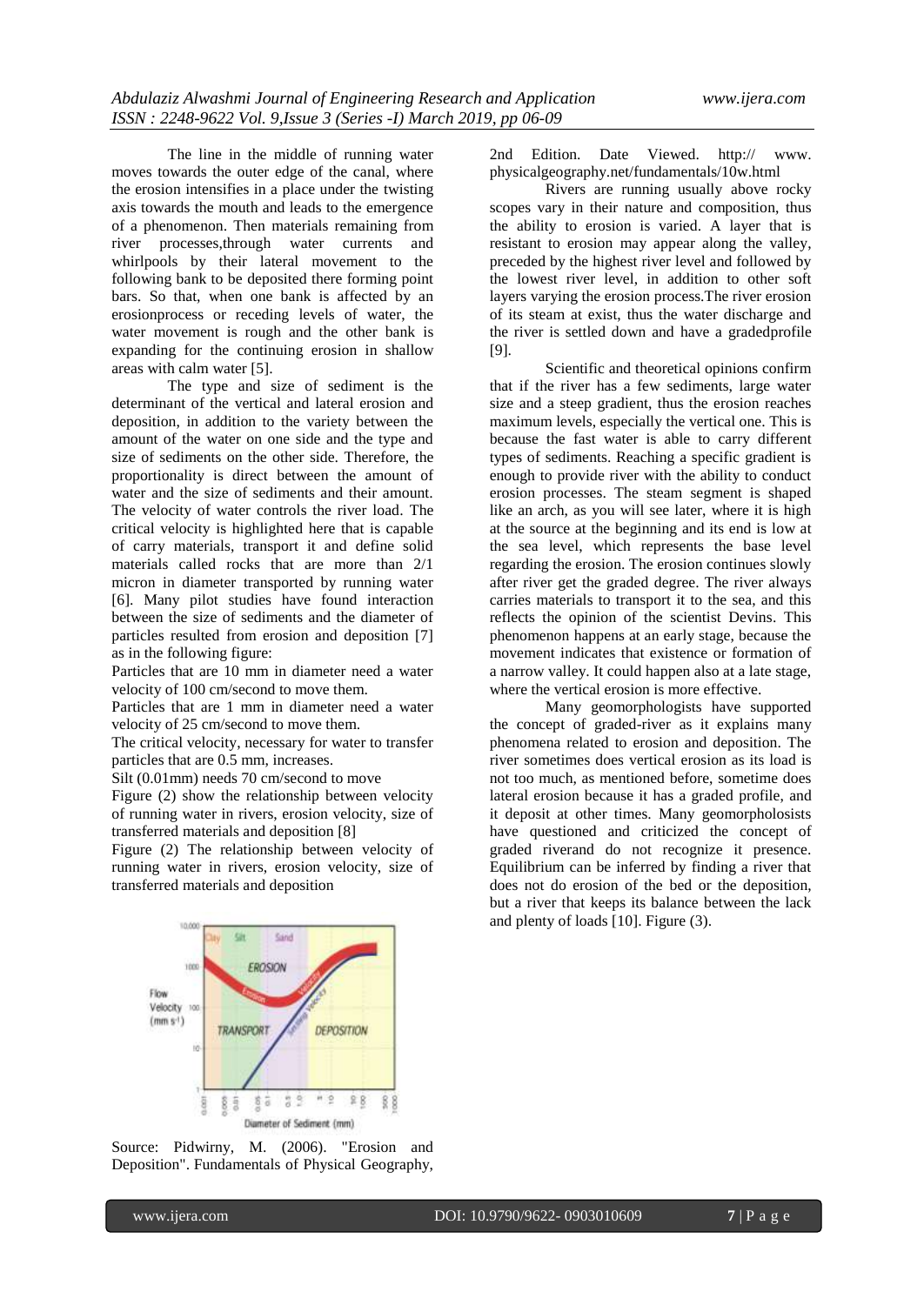Figure (3) Less sediments more water with steep gradient



Gilbert has confirmed that the river full of loads can does lateral erosion as he thought that running water is always capable of undermining and riverbanks erosion whatever the circumstances of the erosion, transport and deposition in is bed. Figure (4).

Figure (4) the graded river

## Graded profile, idealized form

· rivers will try and adjust to minimize energy gradient

• tectonics and climate change get in the way



Source: SabriMahsoub, main geomorphological phenomena, analytical study with figures and drawings.

Dives confirmed that the presence of ongoing changes in the expansion of the river stream and the amount of its load throughout the normal erosion course. Similar continues change, even small, in the steam gradient is required to keep the equilibrium state of any river. It is said that in order for the river to maintain the long-term graded state, it should losethe equilibrium state for a short period [11].

Sediments of large size lead to the formation of deposited forms in river stream, because of the lack of flowing. In addition to that, the lateral erosion increases, which in turn leads to the retreat of bank, where the load decease in size and the precision of its components increases. The river in this case has an excess of energy.Kisseley thinks that rivers cannot be fully loaded as he sees that rivers are under loaded. The reason is that the river needs to continue moving the load. Based on that, if the river does not have the energy from the beginning, it will not be able to overcome the load particles settled down. The river reaches the maturing state when its valley is deepened, and when the river can create a gradual coordinated stream. Then the river in a balanced state and the average of what comes to it of tiny rocky pieces from all its tributaries and slops is equivalent to the average of the river's ability to transport the load.The longitudinal section of the river, that represents the river stream from top to bottom, reflects the equilibrium section of the river itself. We can say that the gradual river means that the river is forming a graded section. It is necessary to understand that equilibrium between the carrying process and the extent of river's ability is reflected only in an equilibrium state. Rivers are doing deposition in the period of discharge, and they are maintaining theirlevels for a while through removing these sediments temporarily under the increasing power of floodwater [12].

#### **II. CONCLUSION:**

what mentioned above arenatural processes without the interference of the human, but the geomorphological processes, including the equilibrium, according to the nature of the human interference when building and changing the river stream, when the river became a threat to his vital facilities. Therefore, human creates obstacles or build berms in order to change direction of river seams. Such processes resulted in side effects the may lead to a bigger change within the stream, in addition to the erosion of river banks on the other side, which provide us witha clear impression that the river tries, through its power and stream, to reach the equilibrium state, despite the direction of its stream by human. The equilibrium process happened in a random and disorganized, thus sediments fill the basin or the stream and is unclassified and the river attempts to have the graded state is unstable. Such processes are represented in Iraq' rivers from their source to their mouth down to expansion process of the floodplain and the formation of Multi-canal River.